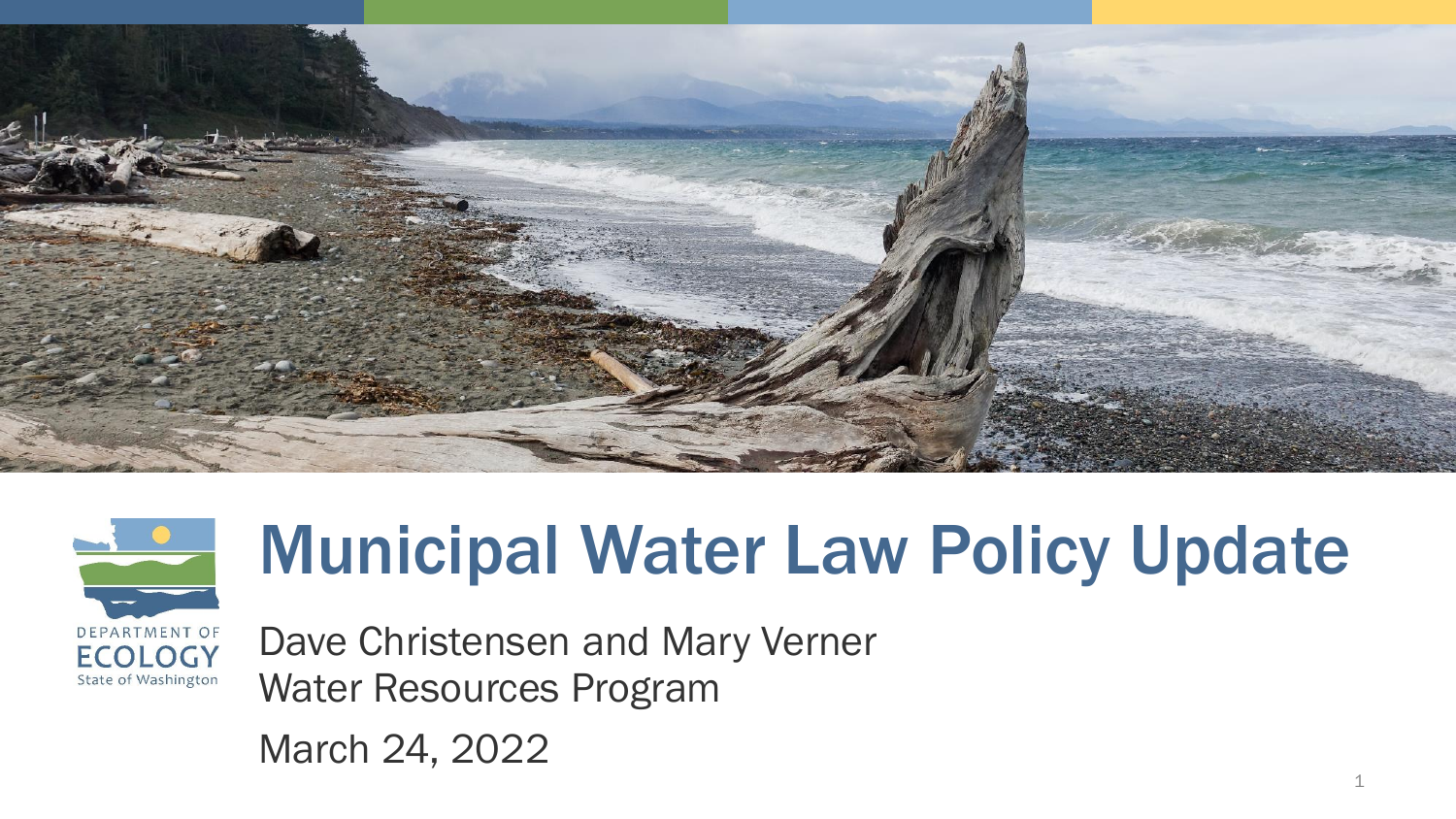Some background

- Water right certificates are relinquished (go back to the public) if they are not used for five years.
- Municipal water right certificates are protected from relinquishment since 1967.
- Up until 1997, Ecology issued water right certificates for municipal uses once the main withdrawal and distribution works had been constructed (based on system capacity) before all of the water was put to use.
- The Supreme Court's decision in Theodoratus v. Ecology implied that municipal water suppliers could not rely on system capacity to validate inchoate water rights.
- Led to uncertainty as to the status of municipal rights.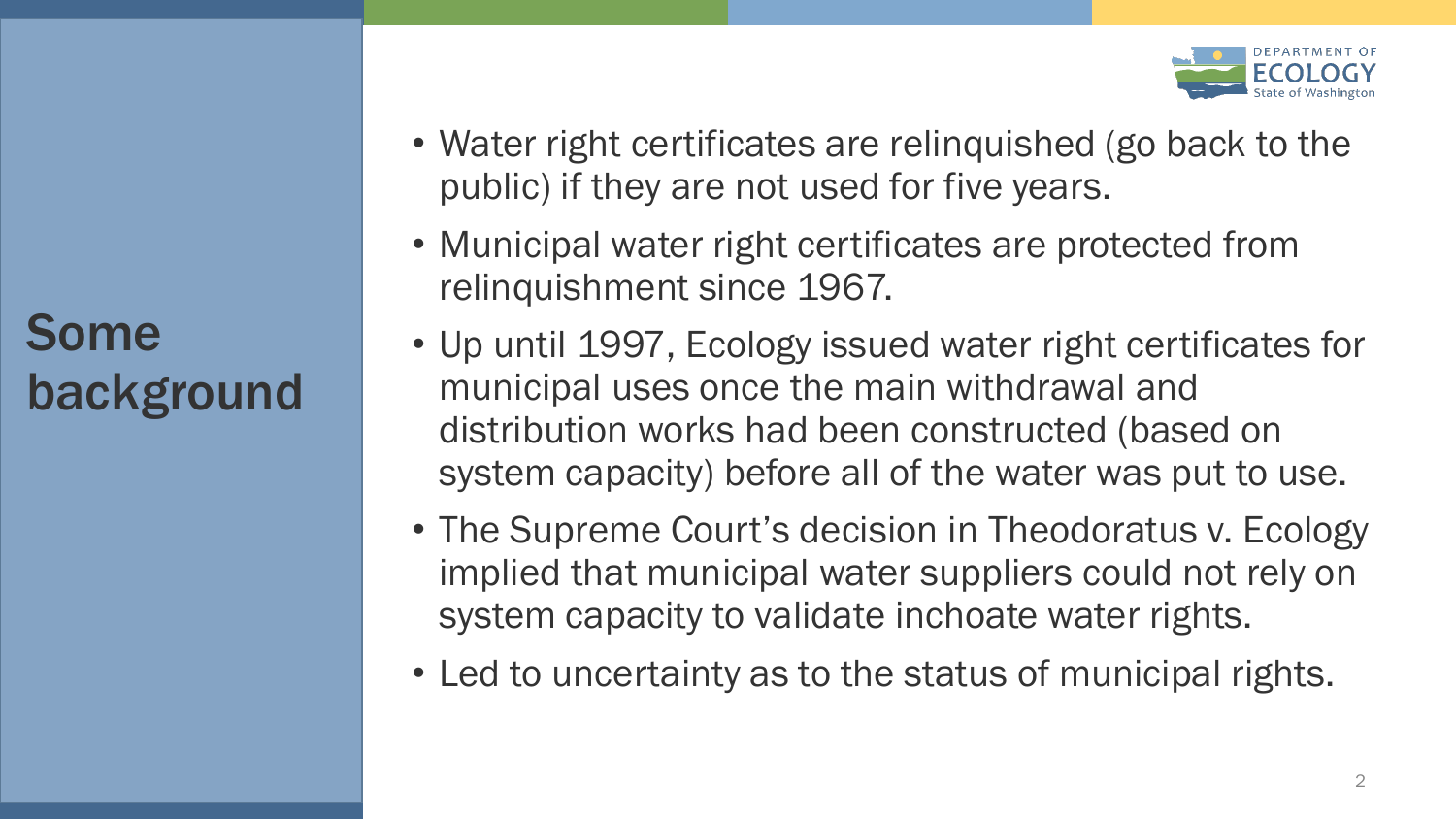**Municipal** Water Law (MWL)

Law passed in 2003

- Passed in 2003 in response to the *Theodoratus v. Ecology* decision.
- Protects water right certificates issued to municipal water suppliers.
- Allows flexibility for municipal water suppliers to serve new growth throughout their service areas.
- Requires service connection metering and conservation standards to be met.
- Two Supreme Court decisions on litigation related to the MWL (*Lummi* and *Cornelius* decisions).

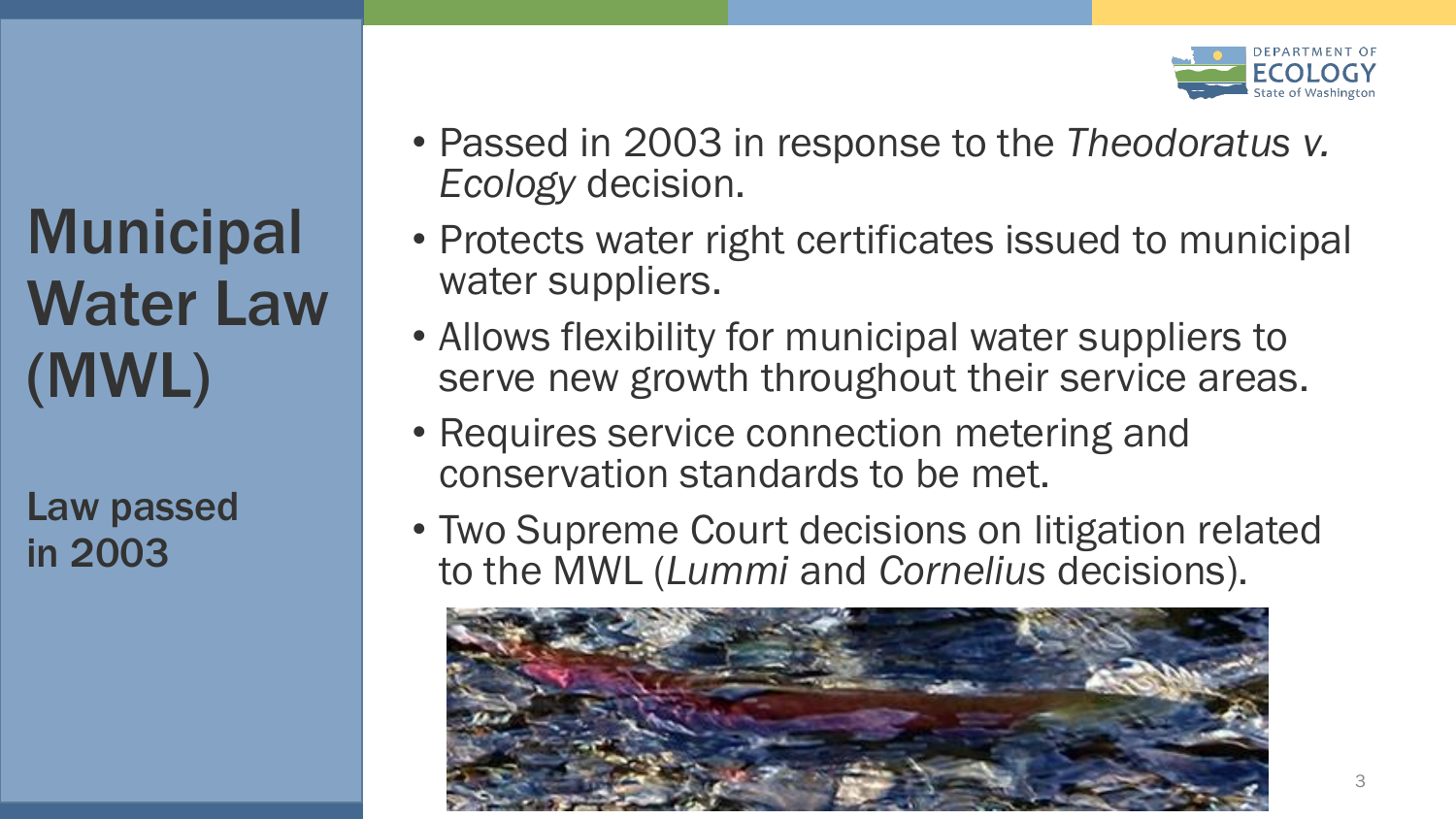

# Municipal Water Law Policy



- POL 2030.
- Describes current implementation approach of the MWL and is advisory only.
- Many issues have come up in which Ecology has made water right decisions that are not specifically addressed in the statute or POL 2030, for example:
	- Active compliance.
	- Utility consolidations.
	- Requests to transfer water rights between utilities.
	- Using Municipal Water Rights for mitigation purposes.
- Incorporate court decisions that establish case law.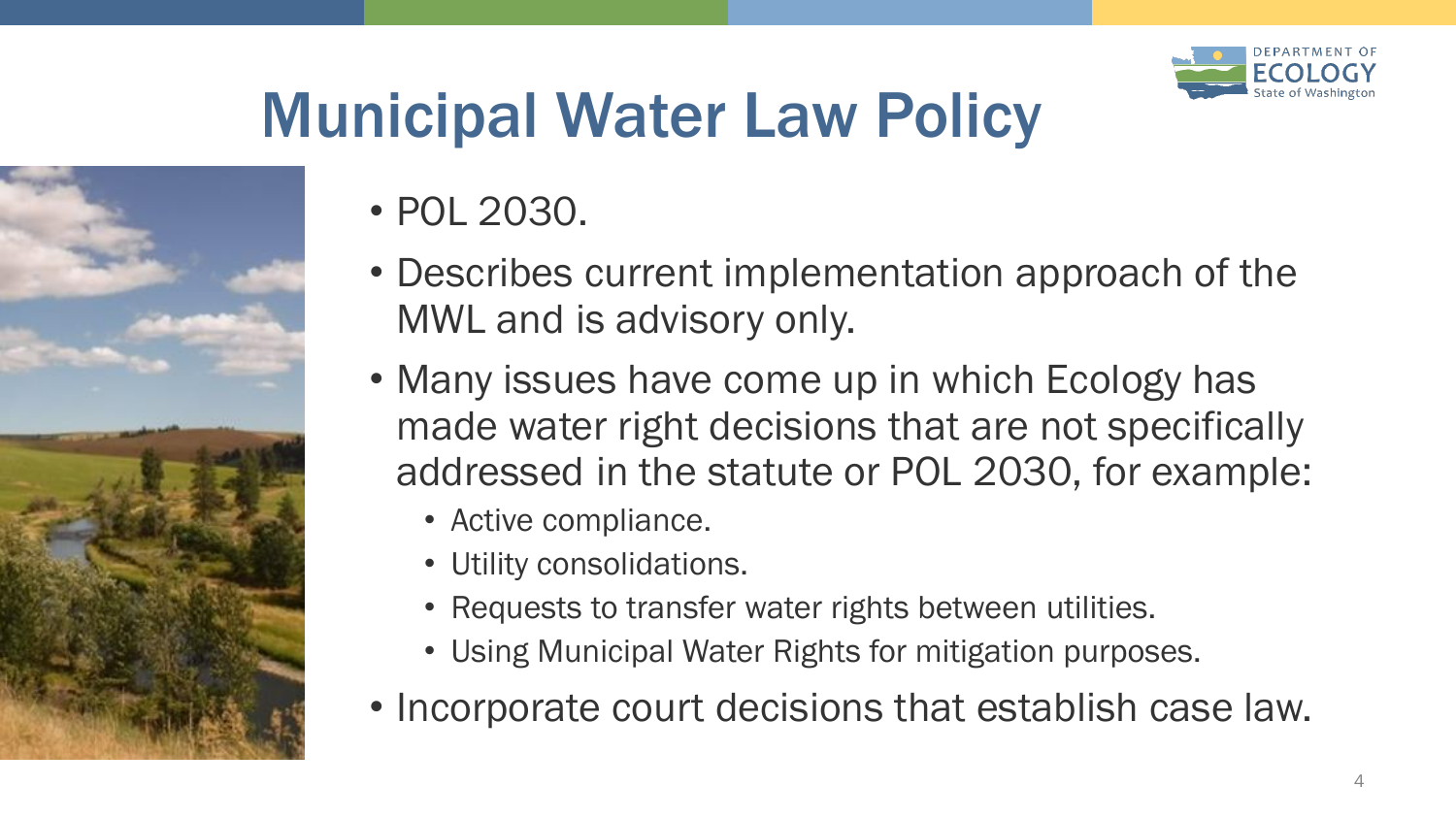Active **Compliance** 

- Crown West appeals court decision called out Ecology's definition in POL-2030.
- Has been a point of disagreement between Ecology and utilities.
- Key provision provides "safe harbor" for water rights listed in water system plans.

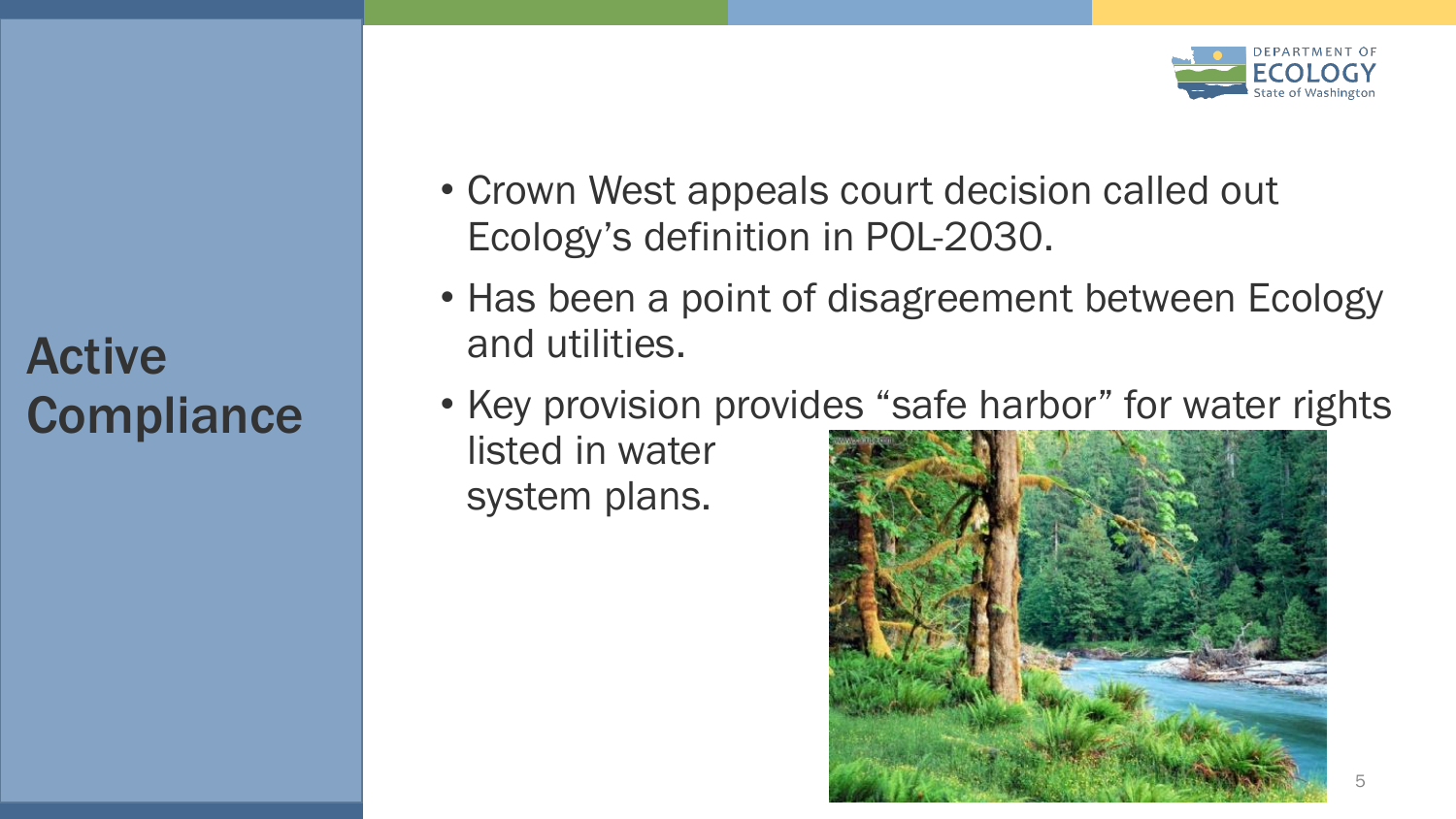

### **Utility Consolidations**

### Service area for PUD #1

### **Community** water system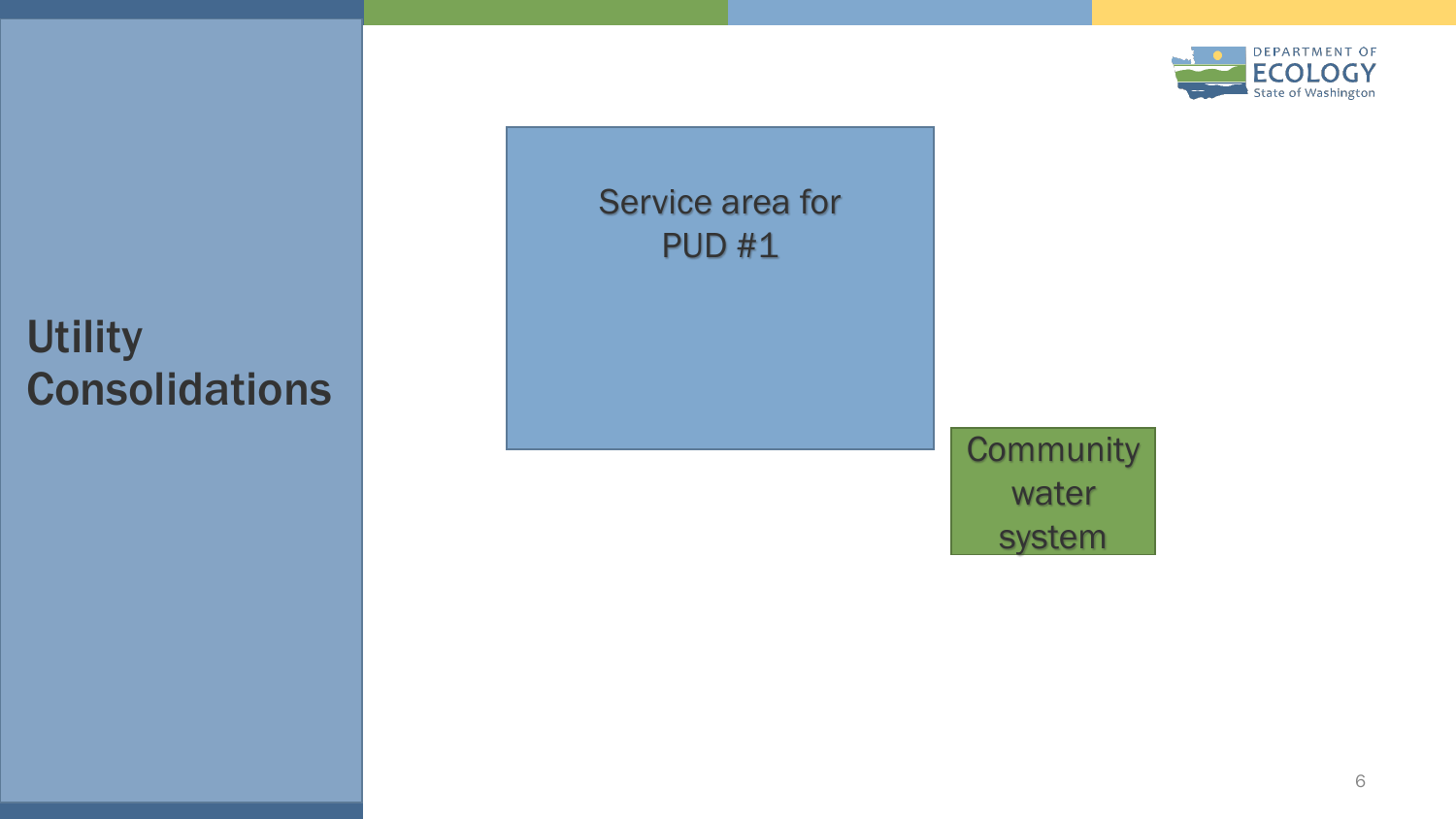

# PUD #1

Service area for **Community** water system

What happens to unused (inchoate) water rights that were owned by the community water system?

**Utility** Consolidations (2)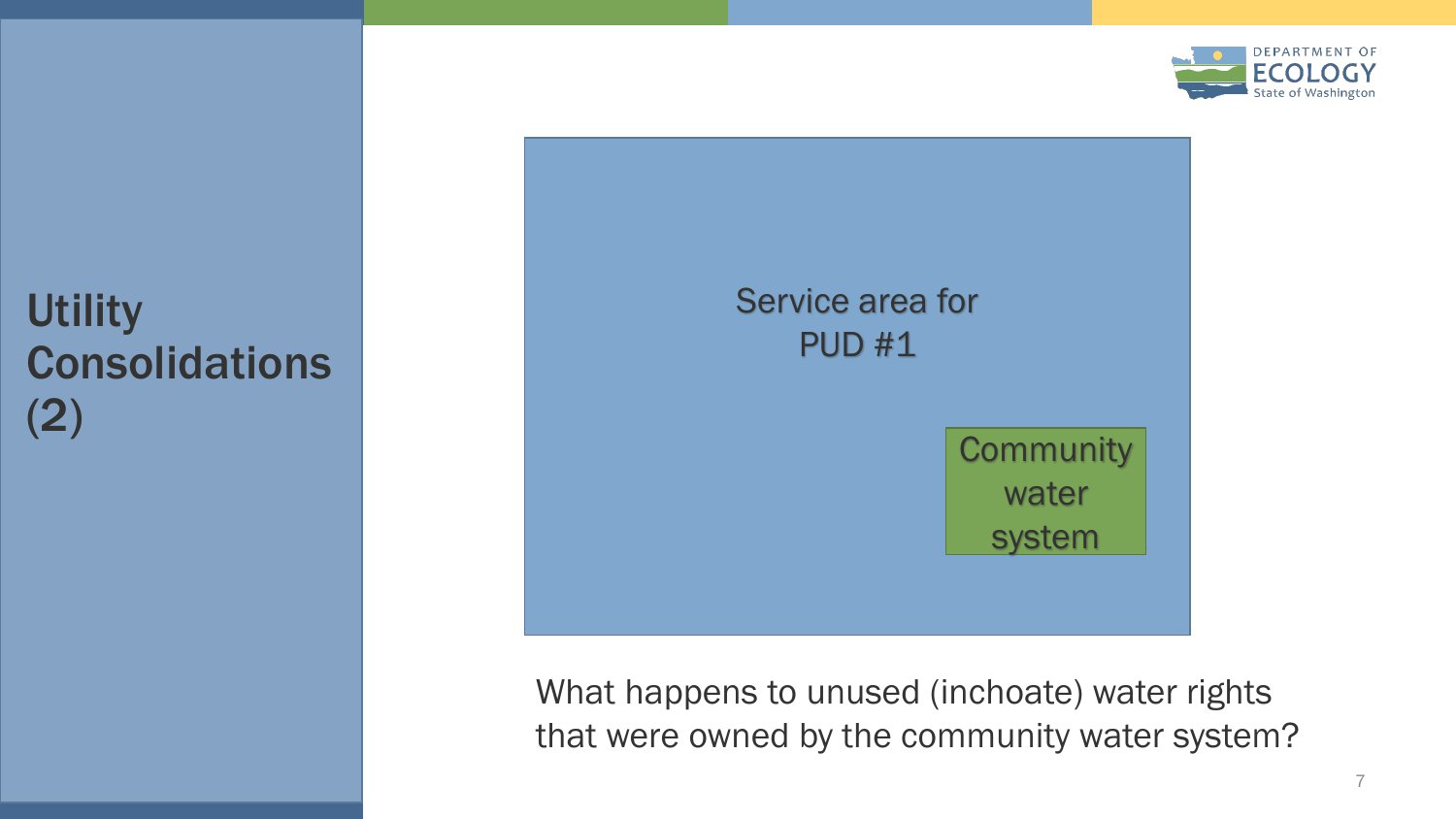**Transferring** Inchoate Water Rights



Can unused (inchoate) water rights be transferred from one municipal system to another (sold) ?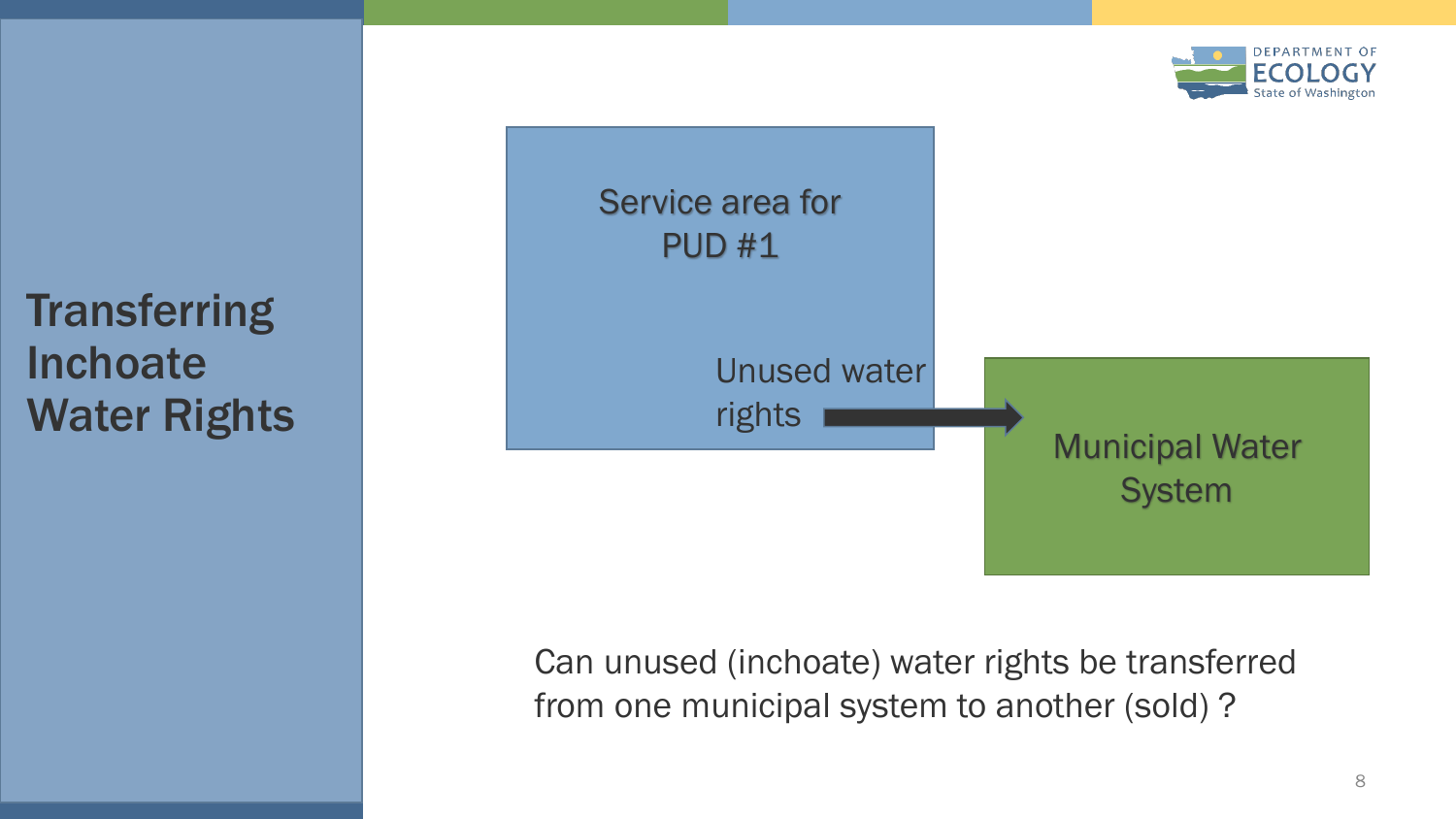

Using **Inchoate** Water Rights for Mitigation



Under what conditions can municipal water rights be used for mitigation either within a utility service area or for another entity?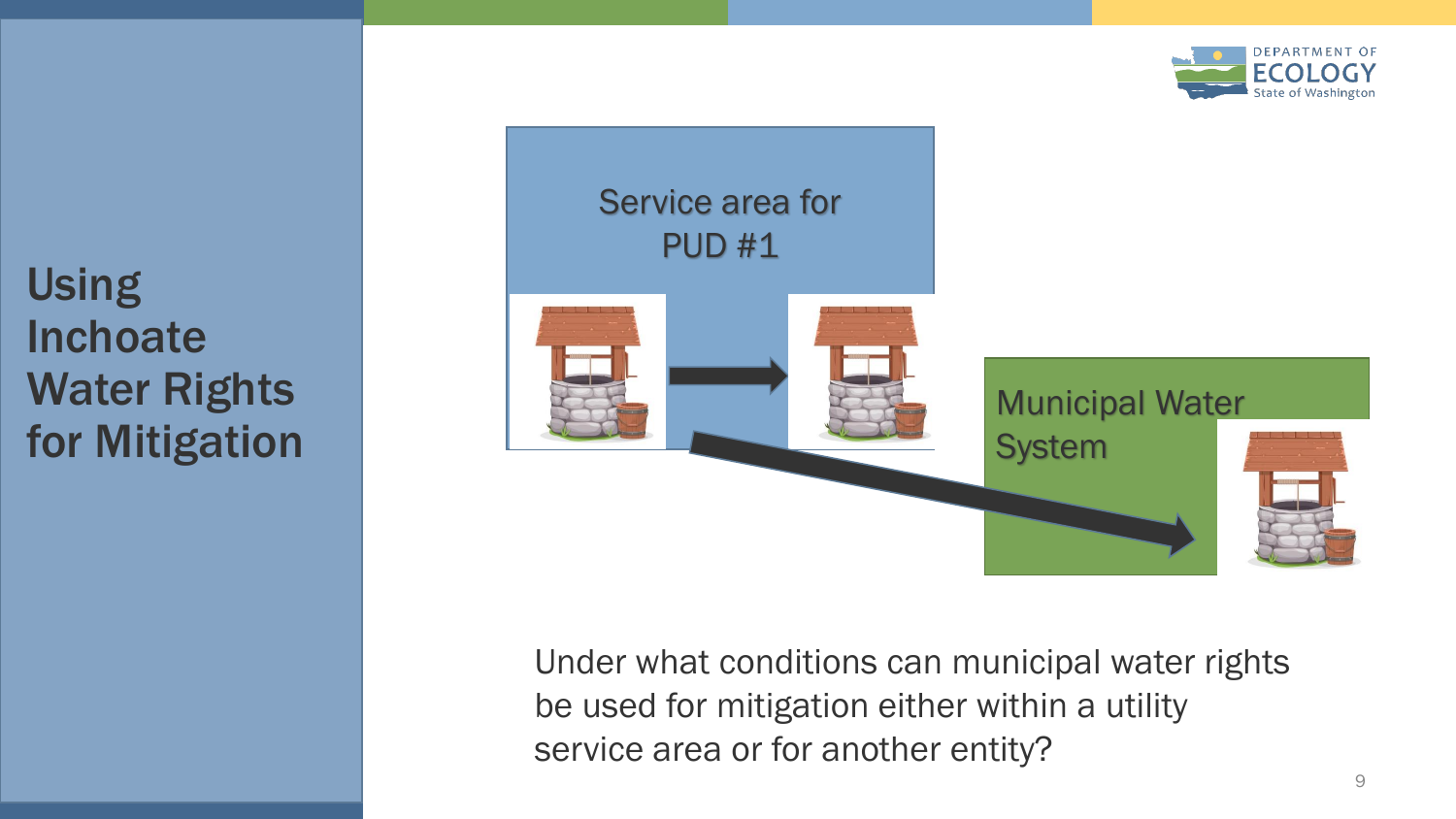

## MWL Policy Update Process

- Anticipate starting to get input on these and other major policy issues next month.
- Goal to have a draft policy update later this year (fall).
- Significant differences in desired outcomes between interests.
- Goal is to find common ground to support policies that ensure water for communities and the environment.